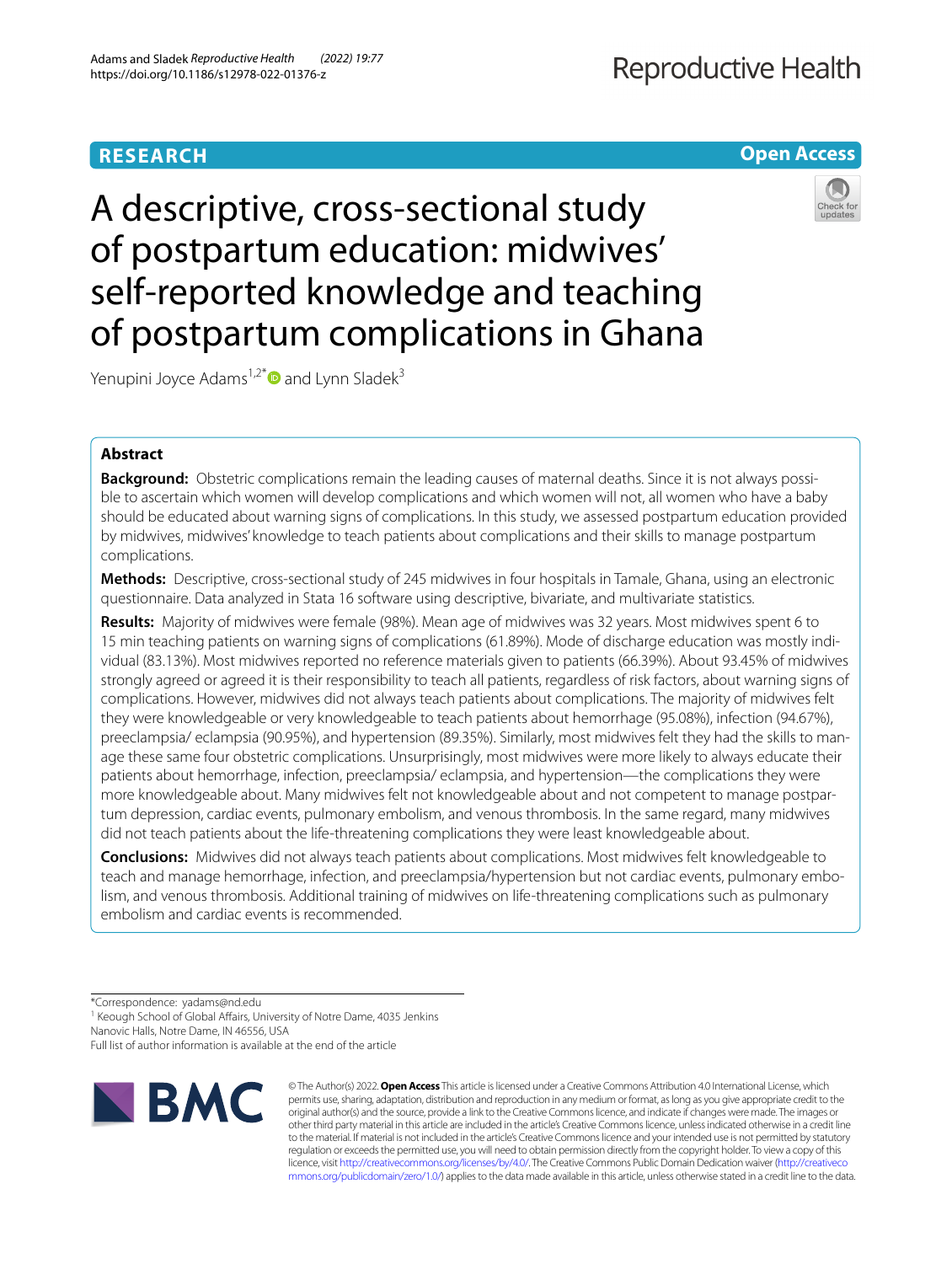**Keywords:** Postpartum, Midwives, Postpartum complications, Discharge education, Maternal mortality, Maternal health

#### **Plain language summary**

Complications after childbirth are the leading causes of maternal deaths. All women who have a baby should be educated about the warning signs of complications. In this study, 245 midwives from four hospitals in Tamale, Ghana, completed questions that assessed the education they provide to patients on potential complications after childbirth, their knowledge to teach patients about complications, and their skills to manage complications after birth. Midwives reported that patients stay in the hospital for a day or less if they delivered vaginally or for 3 or more days if they delivered by cesarean section. About 62% of midwives spent 6 to 15 min teaching patients on warning signs of complications; 82% provided individual teaching during discharge; and 66% did not provide take-home educational materials to patients. About 93% of midwives either strongly agreed or agreed that it is their responsibility to teach all patients about warning signs of complications. Results indicated that midwives did not always teach patients about potential complications that can occur after childbirth. Midwives more frequently taught patients about severe bleeding, infections, and complications of high blood pressure, and least frequently taught patients about heart-related complications, blood clots and depression after birth. Most midwives felt they were knowledgeable to teach and manage severe bleeding (hemorrhage), infection, and complications related to high blood pressure (preeclampsia/eclampsia) but not heart-related complications (cardiac events), blood clots in lungs (pulmonary embolism), blood clots in deep vein, usually in legs (venous thrombosis), and depression after childbirth.

#### **Background**

Despite the world's maternal mortality ratio (MMR) defned as the number of maternal deaths per 100,000 live births—declining by 38% between 2000 and 2017, complications resulting from pregnancy and childbirth remain the leading cause of death among women of childbearing age in developing countries [[1\]](#page-8-0). A maternal death is when a woman dies while pregnant or within 42 days of termination of pregnancy, irrespective of the duration and site of the pregnancy, from any cause related to or aggravated by the pregnancy or its management, but not from unintentional or incidental causes [\[2](#page-8-1)]. Sub-Saharan Africa accounts for nearly two thirds of all maternal deaths worldwide, and Ghana, located on the western coast of sub-Saharan Africa, has high maternal death rates with an MMR of 308 maternal deaths per 100,000 live births  $[2]$  $[2]$ . This MMR is higher than the world MMR of 211 maternal deaths per 100,000 live births and signifcantly higher than the MMR for high income countries of 11 maternal deaths per 100,000 live births [[2\]](#page-8-1). Globally, countries are working towards meeting the Sustainable Development Goal (SDG) 3 target of reducing the global MMR from 216 to below 70 maternal deaths per 10,000 live births by 2030, with no country having an MMR of more than twice the global average [[1,](#page-8-0) [3\]](#page-8-2). According to Alkema et al. [[4](#page-8-3)], Ghana must sustain an annual 7.5% MMR reduction between 2016 and 2030 for the world to achieve this ambitious SDG goal. Ghana's annual rate of MMR reduction between 1990 and 2013 was 1.1%, which is insufficient progress to meet their SDG target

of less than twice the global average, that is, less than 140 maternal deaths/100,000 live births [[5\]](#page-9-0).

Countries with slow MMR reduction rates should focus their attention and resources on interventions that address the most prevalent causes and timing of maternal deaths within their country or region. Most maternal deaths result from one of seven causes: complications from abortion, embolism, hemorrhage, hypertensive disorders, sepsis, other direct causes, and indirect causes–for example pre-existing conditions excerbated by pregnancy, like cardiomyopathy [[6\]](#page-9-1). In sub-Saharan Africa, the leading causes of maternal deaths from direct obstetric complications are hemorrhage [24.5%], hypertension  $[16.0\%]$ , and sepsis  $[10.3\%]$  [\[6](#page-9-1)]. The timing of maternal deaths is generally classifed among one of four timeframes: antepartum (during pregnancy before the onset of labor), intrapartum (during labor up to 24 h post-delivery), postpartum (24 h to 42 days after delivery), or late maternal death (43 days to 1 year after delivery) [[5\]](#page-9-0). In sub-Saharan Africa, over 60% of maternal deaths occur during the postpartum or late maternal death period [[5\]](#page-9-0). Knowing this, targeted interventions should address direct obstetric complications that occur during the postpartum and late postpartum timeframes in an efort to accelerate a reduction in maternal death rates.

Patient education on potential complications by their healthcare provider is an intervention that could improve maternal health outcomes during the critical postpartum time frame for women in Ghana and other countries around the world. Patient education is widely accepted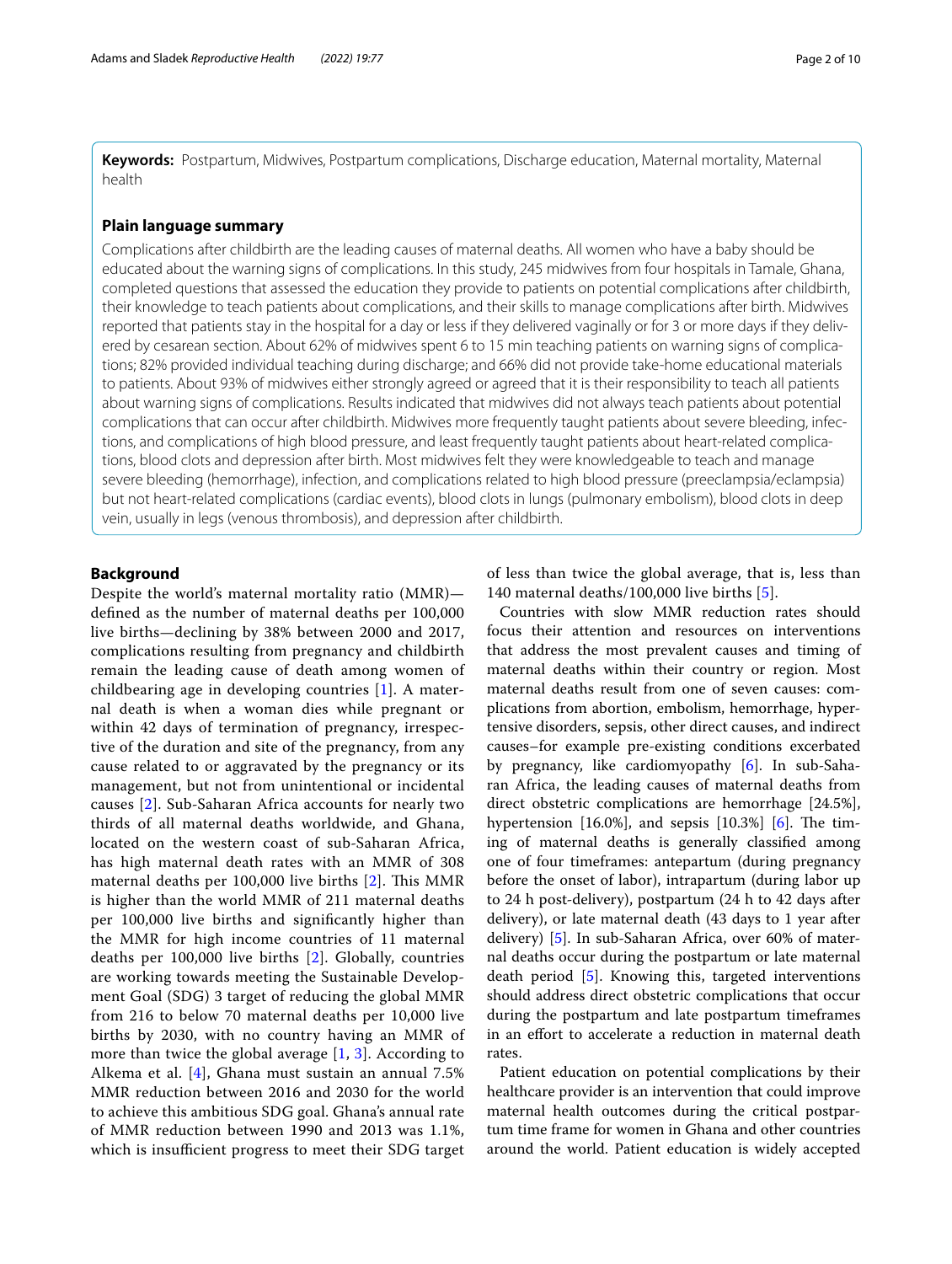as a low-cost, efective intervention that improves health outcomes [\[7–](#page-9-2)[9\]](#page-9-3). In fact, a recent study in Ghana that explored the relationship between education by healthcare providers and a woman's knowledge and understanding of pre-eclampsia found women who were educated by providers demonstrated higher knowledge and understanding of this leading obstetric complication [[10\]](#page-9-4). Despite knowing this, signifcant gaps remain in provider's counseling and education practices for women on obstetric complications.

Quality patient education is imperative when the patient is responsible for their own health care needs. In Ghana, after 48 h from delivery women are expected to independently manage their postpartum care [\[11](#page-9-5)]. Fortunately, the causes and associated symptoms of most obstetric complications that occur during the perinatal period are well known and are preventable or manageable when addressed in a timely manner [[1,](#page-8-0) [12\]](#page-9-6). Patient education that increases knowledge and awareness of the signs and symptoms associated with postpartum complications can lead to a woman's timely identifcation and decision to seek treatment of these sometimeslife-threatening complications. This timely identification and decision to seek treatment is of critical importance because the most signifcant indicator for an adverse maternal outcome is a delay in treatment [[13,](#page-9-7) [14](#page-9-8)].

Midwives, who attend the majority of births in Ghana, are uniquely positioned to infuence the timely identifcation and treatment of postpartum complications through patient education [[11](#page-9-5)]. In addition to providing primary ante, intra, and postpartum care, midwives are responsible for health counseling and education for their patients [[15\]](#page-9-9). Fortunately, research from Owusu-Addo [\[16](#page-9-10)] indicates midwives in Ghana view patient education, particularly patient education surrounding pregnancy, as central to their role as health care providers. Although it is promising that midwives understand this responsibility, it is important to evaluate the quality of postpartum education midwives provide their patients. Likewise, it is important to understand how midwives' regard their ability or competence to provide general postpartum patient education and postpartum education that discusses the warning signs of obstetric complications in particular. In doing this, we can identify and improve upon gaps that may exist in current postpartum patient education practices.

# **Methods**

#### **Aim of study**

The purpose of this study was to  $(1)$  assess the education provided to patients on potential complications after childbirth self-reported by midwives, and (2) assess midwives' self-report of their knowledge to teach patients about complications, and their skills to manage postpartum complications.

#### **Design/setting/participants**

This was a descriptive study of midwives who worked in the four main hospitals providing in-patient obstetric services in Tamale, the capital city of the Northern Region of Ghana [[17\]](#page-9-11). Midwives were eligible to participate in the study if they were 18 years and older, and currently working in the four hospitals. Midwives were recruited by convenience sampling. Recruitment and data collection occurred in December 2018. Using precision analysis, a sample size of 243 midwives was needed with a standard deviation of 3 and 0.5 margin of error at a 99% confdence [[17](#page-9-11)].

#### **Questionnaire**

Midwives completed an electronic questionnaire via Qualtrics software. The questions were self-developed by the authors based on review of literature on postpartum education  $[18-20]$  $[18-20]$ . The questionnaire assessed how long women stayed in the hospital, how much time spent teaching patients, mode of teaching, and how often midwives taught patients about hemorrhage, infection, preeclampsia/eclampsia, hypertension, postpartum depression, venous thrombosis, pulmonary embolism, and cardiac event. Midwives were asked whether they felt they had the knowledge to teach patients and skill set to manage the eight complications mentioned above. The questions are published as Additional fle [1.](#page-8-4)

#### **Recruitment/data collection**

One midwife from each of the four hospitals served as research assistants for recruitment and data collection. The questions were pretested by the four midwives for language and context, and minor revisions were made such as changing temperature from degree Celsius to degree Fahrenheit. Research Assistants told midwives at each of their hospitals about the study, and asked of their willingness to participate. Midwives who were willing to participate electronically completed the questions while at the hospital, via a link on a tablet provided to them by the research assistants  $[17]$  $[17]$ . The research assistants did not have access to the Qualtrics data. All midwife participants were ofered consent prior to participation in the study. Consent was obtained at the beginning of the electronic questionnaire. Midwives, after reading the consent statement, could agree to participate and continue to the questions, or decline participation and exit the questionnaire. No identifying information was collected on the questionnaire. Midwives participated in the study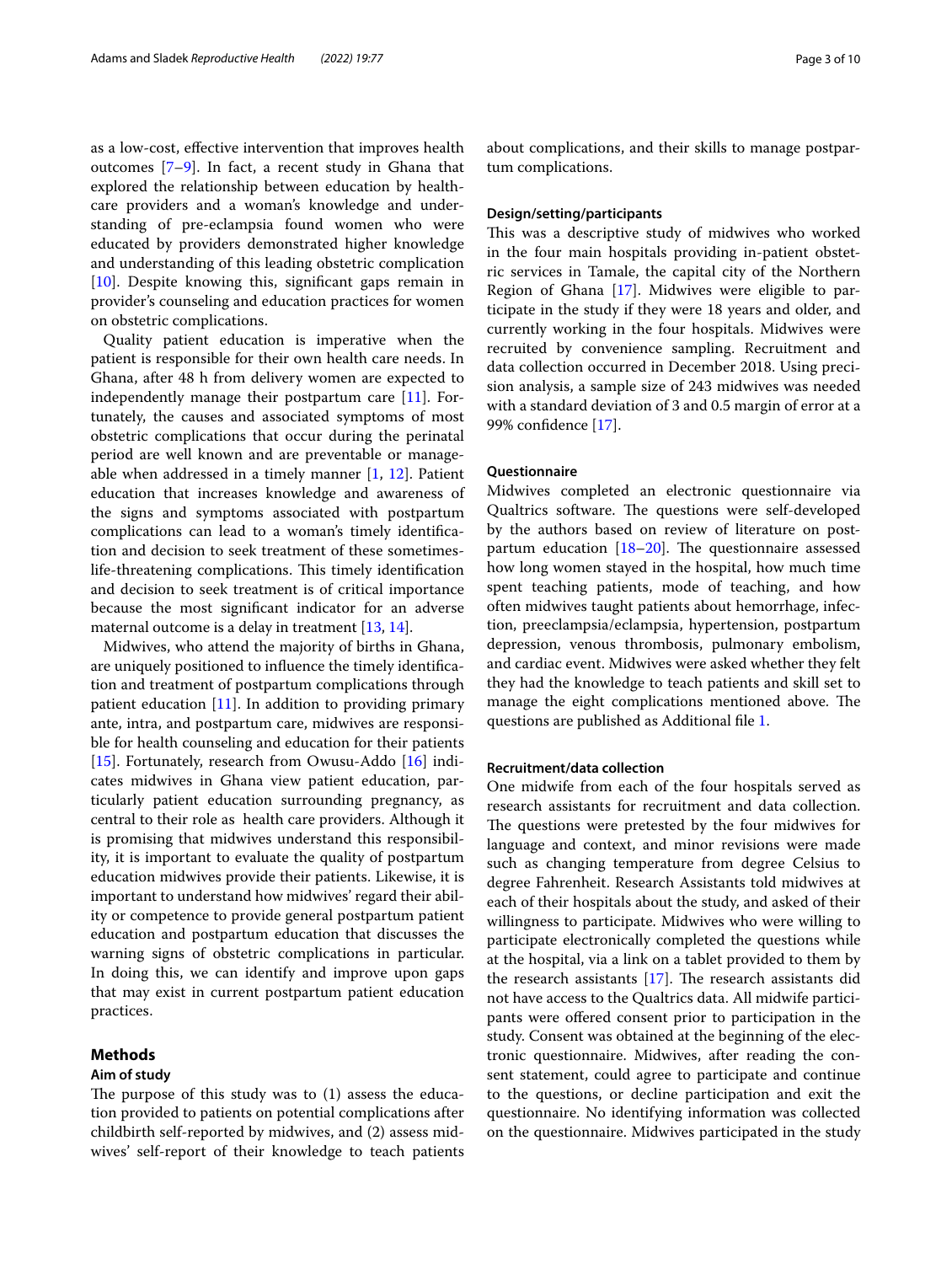willingly, and were not offered any incentives to participate in the study.

#### **Ethical approval**

The study procedures were reviewed by Kennesaw State University institutional review board and declared as exempt. Approval to conduct the study was also obtained from the Tamale Regional Health Directorate before data collection in the hospitals. In addition, the Department of Research & Development at the Teaching Hospital reviewed and approved the research study.

#### **Data analysis**

Qualtrics data was exported to Stata 16 statistical software for analysis. Descriptive statistics were generated to describe midwife characteristics and summary of results. The outcome variables were knowledge to teach patients, and skill set to manage each of the following complications: hemorrhage, infection, preeclampsia/eclampsia, hypertension, postpartum depression, venous thrombosis, pulmonary embolism, cardiac event. Each of the 8 complications assessed were created into binary variables for each outcome: education about each complication (1—always educate and 0—other), knowledge to teach patients on each complication (1—very knowledgeable/ knowledgeable and 0—other), and skill set needed to manage each complication  $(1 - yes$  and  $0 - other)$ . The independent variables were hospital, number of deliveries a month, position/rank, qualifcation/education, length of midwifery training, years of experience, last postpartum care training, last training in infection prevention, last training in postpartum hemorrhage, last training in postpartum assessment of mother, last training in warning signs of complications, last training in postpartum depression, and age. Bivariate logistic regression analysis was conducted to examine possible associations between independent variables and outcome variables. Signifcant variables (p-value less than 0.05) during bivariate analysis were then put into a multivariate logistic regression model to determine potential predictors of knowledge to teach patients and skill set to manage complications.

#### **Results**

# **Midwife characteristics**

A total of 246 midwives were approached and started the survey, but 245 completed the questionnaire and were included in data analysis. Out of the 245 midwives, 15 were from Seventh Day Adventist (SDA) hospital, 69 were from Tamale Central hospital, 95 were from Tamale Teaching hospital, and 66 were from Tamale West hospital. The majority of midwives were female (98.0%) with age range from 20 to 59 years. On average, midwives performed about 29 deliveries a month (SD=21.96). Most

midwives were staff midwives (54.29%) and senior staff midwives (23.67%). The majority of midwives either had a diploma in midwifery (46.94%) or a certifcate in midwifery (40.41%). Years of midwifery experience ranged from 0 to 20 years, with a mean of about 3.9 years  $(SD = 3.94)$ . A table presenting the midwife characteristics detailed above has been previously published by the researchers in authors, 2019. About  $42\%$  (n = 103) of midwives had never received any in-service training or continuing education in postpartum care. The content of training for those who received some training included: infection prevention (45.71%), postpartum hemorrhage (38.78%), postpartum assessment of mother (33.47%), postpartum warning signs of complications (28.16%), and postpartum depression (8.57%).

### **Education provided to patients on potential complications after childbirth**

Midwives mentioned that most women after a vaginal delivery spend either one day  $(n=135, 55.33%)$  or less than a day/24 h ( $n=83$ , 34.02%) in the hospital before discharge. For women who delivered via cesarean section, most of them spend three days ( $n=173, 70.90\%$ ) or four or more days ( $n=67, 27.46\%$ ) in the hospital before discharge. Since most patients in the setting deliver vaginally and leave the hospital in less than 24 h, quality patient education is important because patients have to be responsible for their own health shortly after birth. Many midwives  $(n=96, 39.51%)$  reported they spend 15–30 min at discharge educating patients on all necessary topics/information. In terms of specifc education on warning signs of complications, most midwives either spend 11–15 min (n=76, 31.15%) or 6–10 min (n=75, 30.74%) teaching patients on warning signs of complications. Approximately 83% ( $n=202$ ) of discharge education is on an individual basis while about 17% occur as group teaching  $(n=41)$ . Most midwives indicated that patients are not provided with any reference materials or educational handouts to take home on warning signs of complications ( $n=162$  $n=162$  $n=162$ , 66.39%). See Table 1 for detailed results of patient education after childbirth.

Midwives were asked how often they teach patients about the most common postpartum complications using a scale from "never" to "always". About 136 (55.74%) midwives reported they always teach patients about hemorrhage, 124 (50.82%) reported they always teach about infection, 104 (42.62%) reported they always teach about preeclampsia/eclampsia, 82 (34.17%) reported they always teach about hypertension, 36 (14.81%) reported they always teach about postpartum depression, 25 (10.25%) reported they always teach about venous thrombosis, 19 (7.79%) reported they always teach about pulmonary embolism, and 22 (9.09%) reported they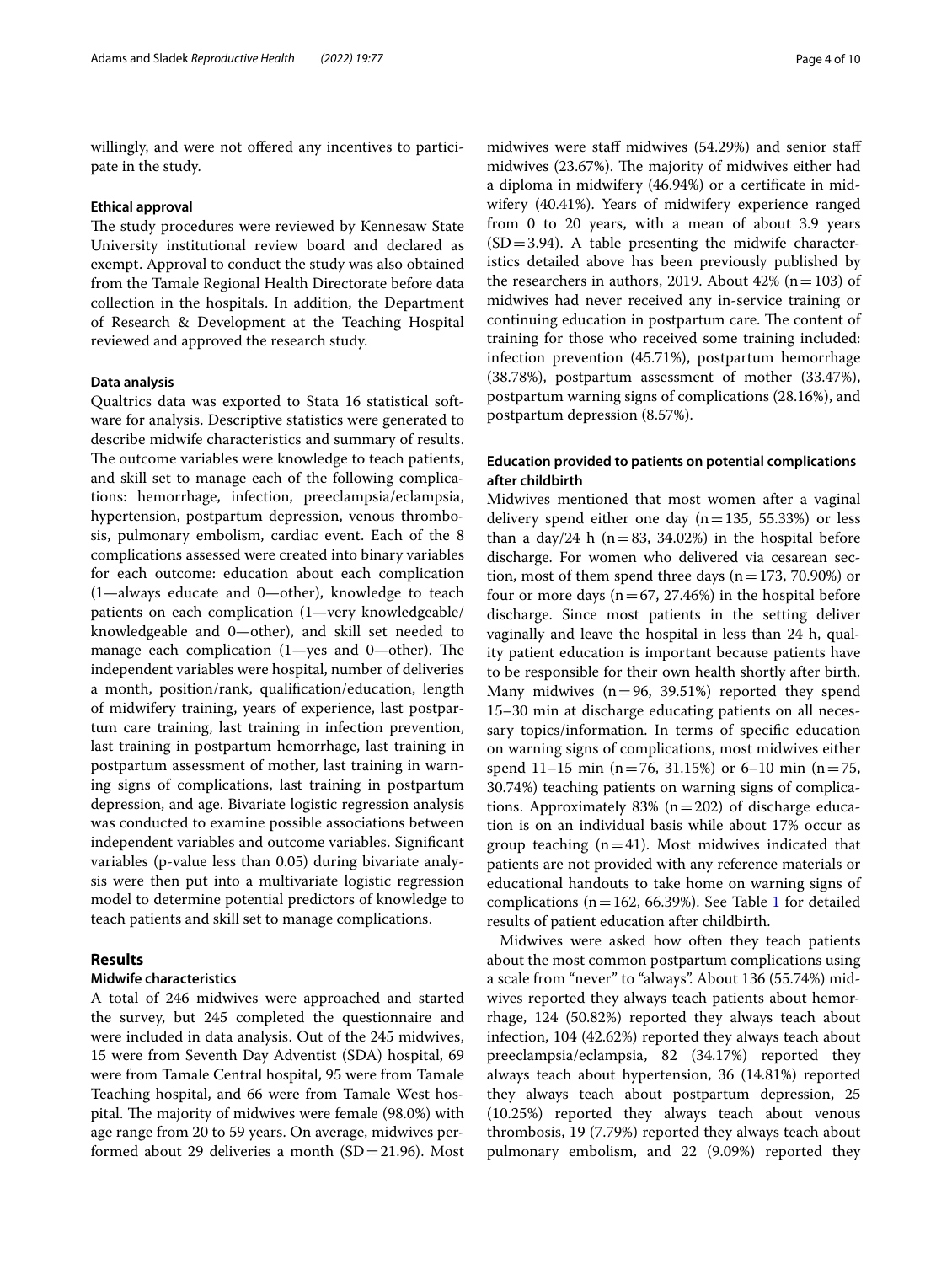<span id="page-4-0"></span>

|  |  |  | <b>Table 1</b> Summary of patient education after childbirth by midwives |
|--|--|--|--------------------------------------------------------------------------|
|  |  |  |                                                                          |

| Time spent teaching patient on all necessary information $N = 244$      |     |        |
|-------------------------------------------------------------------------|-----|--------|
| 10 min or less                                                          | 32  | 13.17% |
| $10-15$ min                                                             | 64  | 26.34% |
| 15-30 min                                                               | 96  | 39.51% |
| $30$ min $-1$ h                                                         | 49  | 20.16% |
| More than 1 h                                                           | 2   | 0.82%  |
| Time spent teaching patient on warning signs of complications $N = 244$ |     |        |
| 5 min of less                                                           | 16  | 6.56%  |
| $6-10$ min                                                              | 75  | 30.74% |
| $11 - 15$ min                                                           | 76  | 31.15% |
| 16-20 min                                                               | 26  | 10.66% |
| $21-30$ min                                                             | 23  | 9.43%  |
| 30 or more minutes                                                      | 28  | 11.48% |
| Mode of discharge education $N = 243$                                   |     |        |
| Group teaching                                                          | 41  | 16.87% |
| Individual teaching                                                     | 202 | 83.13% |
| Educational handouts/take-home reference provided $N = 244$             |     |        |
| No                                                                      | 162 | 66.39% |
| Yes                                                                     | 82  | 33.61% |

#### **Patient education on potential postpartum complications**

| Complication           | Always           | Most of the time | <b>Sometimes</b> | Never                        | Only if relevant |
|------------------------|------------------|------------------|------------------|------------------------------|------------------|
| Hemorrhage             | 136 (55.74%)     | 69<br>(28.28%)   | 28<br>(11.48%)   | $\mathfrak{D}$<br>$(0.82\%)$ | 9<br>$(3.69\%)$  |
| Infection              | 124<br>(50.82%)  | 82<br>(33.61%)   | 27<br>(11.07%)   | $\overline{4}$<br>$(1.64\%)$ | (2.87%)          |
| Preeclampsia/Eclampsia | 104              | 74               | 31               | 4                            | 31               |
|                        | (42.62%)         | (30.33%)         | $(12.70\%)$      | $(1.64\%)$                   | (12.70%)         |
| Hypertension           | 82               | 79               | 36               | $\overline{4}$               | 39               |
|                        | (34.17%)         | $(32.92\%)$      | $(15.00\%)$      | (1.67%)                      | (16.25%)         |
| Postpartum depression  | 36               | 49               | 65               | 17                           | 76               |
|                        | (14.81%)         | (20.16%)         | (26.75%)         | $(7.00\%)$                   | (31.28%)         |
| Venous thrombosis      | 25               | 37               | 67               | 41                           | 74               |
|                        | (10.25%)         | (15.16%)         | (27.46%)         | $(16.80\%)$                  | (30.33%)         |
| Pulmonary embolism     | 19               | 37               | 60               | 45                           | 83               |
|                        | (7.79%)          | (15.16%)         | (24.59%)         | $(18.44\%)$                  | $(34.02\%)$      |
| Cardiac event          | 22<br>$(9.09\%)$ | 34 (14.05%)      | 64 (26.45%)      | 37 (15.29%)                  | 85 (35.12%)      |

Bold values indicate to help readers visually see the higher percentages

always teach about cardiac event. More than 30% of midwives said they teach patients about postpartum depression, venous thrombosis, pulmonary embolism, and cardiac event "only if relevant". Table [1](#page-4-0) presents details about midwives' teaching on the various complications. When asked about responsibility to teach all patients about warning signs of complications,  $56.15\%$  (n=137) of midwives strongly agreed,  $37.30\%$  (n=91) agreed, and less than 1.00%  $(n=2)$  strongly disagreed that it is their responsibility to teach all patients, regardless of risk factors, about warning signs of complications. A few midwives said patients should only be educated when relevant  $(5.74\%, n=14)$ .

#### **Midwives' perceptions: knowledge to teach patients and skills to manage complications**

Midwives were asked whether they felt they have the knowledge to teach patients on the most common postpartum complications. The percentage of midwives who felt they were either knowledgeable or very knowledgeable to teach patients about complications were: hemorrhage (95.08%), infection (94.67%), preeclampsia/ eclampsia (90.95%), hypertension (89.35%), postpartum depression (54.5%), venous thrombosis (37.86%), pulmonary embolism (34.16%), and cardiac event (33.2%). See Table [2](#page-5-0) for more detailed results. The variable hospital was signifcantly associated with knowledge to teach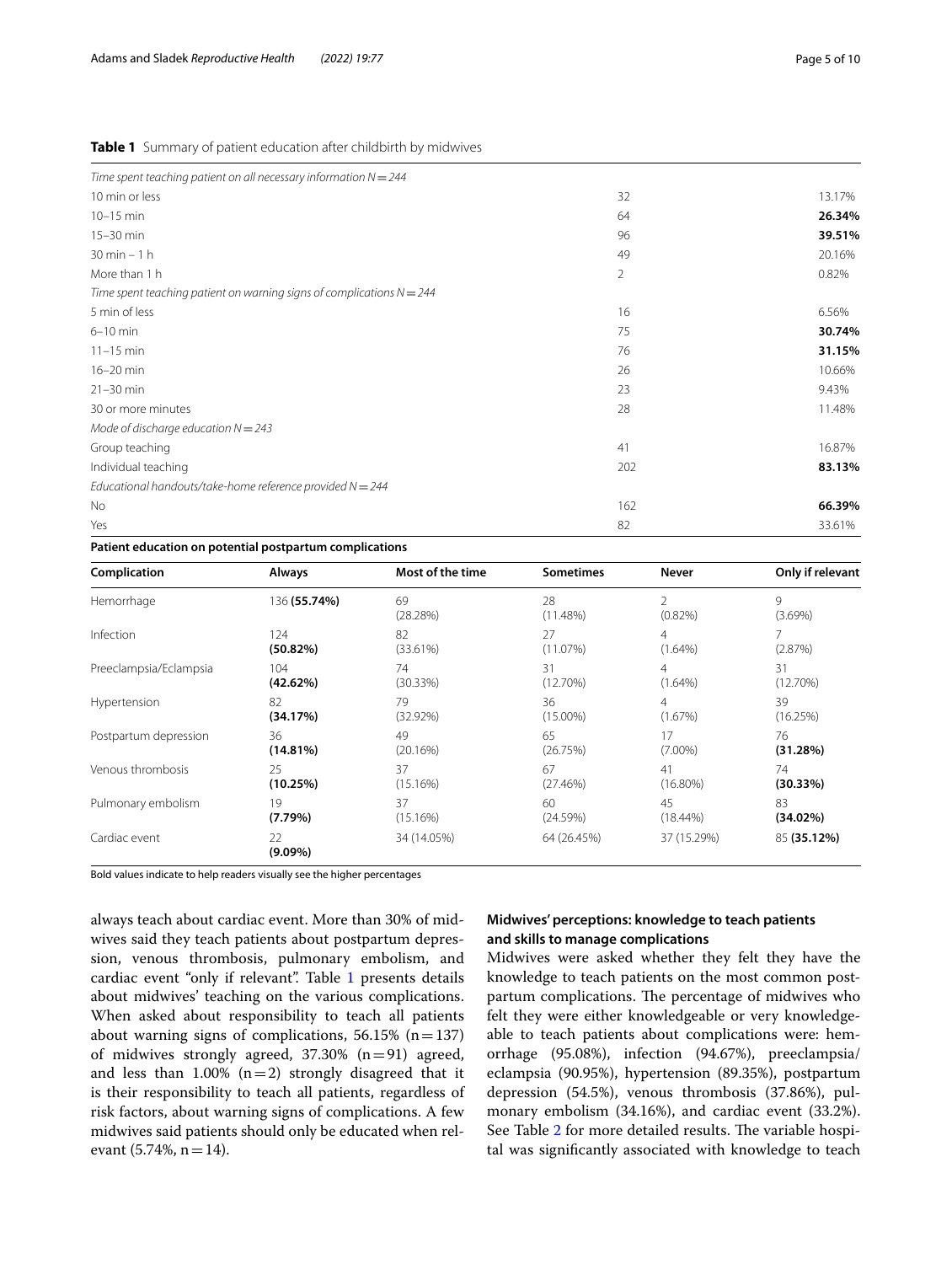<span id="page-5-0"></span>

|  |  |  |  | Table 2 Midwives' perceptions of knowledge and skill set to teach and manage postpartum complications |  |
|--|--|--|--|-------------------------------------------------------------------------------------------------------|--|
|--|--|--|--|-------------------------------------------------------------------------------------------------------|--|

| Knowledge to teach patients        |                    |                    |                           |                              |                              |
|------------------------------------|--------------------|--------------------|---------------------------|------------------------------|------------------------------|
| Complication<br>Very knowledgeable |                    | Knowledgeable      | Somewhat<br>knowledgeable | Not knowledgeable            | Feel not necessary           |
| Hemorrhage                         | 94<br>(38.52%)     | 138<br>(56.56%)    | 12<br>$(4.92\%)$          | $\overline{a}$               |                              |
| Infection                          | 101<br>(41.39%)    | 130<br>(53.28%)    | 13<br>$(5.33\%)$          |                              |                              |
| Preeclampsia/eclampsia             | 83<br>(34.16%)     | 138<br>(56.79%)    | 21<br>$(8.64\%)$          | 1<br>$(0.41\%)$              |                              |
| hypertension                       | 74<br>(30.33%)     | 144<br>$(59.02\%)$ | 25<br>(10.25%)            | 1<br>$(0.41\%)$              |                              |
| Postpartum depression              | 35<br>(14.34%)     | 98<br>(40.16%)     | 87<br>(35.66%)            | 21<br>$(8.61\%)$             | $\overline{3}$<br>(1.23%)    |
| Venous thrombosis                  | 27<br>$(11.11\%)$  | 65<br>(26.75%)     | 110<br>(45.27%)           | 38<br>(15.64%)               | 3<br>$(1.23\%)$              |
| Pulmonary embolism                 | 20<br>(8.23%)      | 63<br>(25.93%)     | 112<br>$(46.09\%)$        | 44<br>$(18.11\%)$            | $\overline{4}$<br>(1.65%)    |
| Cardiac event                      | 16<br>$(6.56\%)$   | 65<br>(26.64%)     | 112<br>$(45.90\%)$        | 49<br>(20.08%)               | $\overline{2}$<br>$(0.82\%)$ |
| Skill set to manage complications  |                    |                    |                           |                              |                              |
| Complication                       | Yes                |                    | Somewhat                  | No                           | Don't know                   |
| Hemorrhage                         | 221<br>(90.57%)    |                    | 18<br>(7.38%)             | $\overline{4}$<br>$(1.64\%)$ | 1<br>$(0.41\%)$              |
| Infection                          | 220<br>(90.16%)    |                    | 16<br>$(6.56\%)$          | 5<br>$(2.05\%)$              | 3<br>(1.23%)                 |
| Preeclampsia/eclampsia             | 215<br>$(88.11\%)$ |                    | 20<br>$(8.20\%)$          | 8<br>(3.28%)                 | 1<br>$(0.41\%)$              |
| Hypertension                       | 206<br>(84.77%)    |                    | 25<br>(10.29%)            | 11<br>(4.53%)                | 1<br>$(0.41\%)$              |
| Postpartum depression              | 84<br>(34.43%)     |                    | 84<br>(34.43%)            | 69<br>(28.28%)               | 7<br>(2.87%)                 |
| Venous thrombosis                  | 58<br>(23.77%)     |                    | 88<br>(36.07%)            | 87<br>(35.66%)               | 11<br>$(4.51\%)$             |
| Pulmonary embolism                 | 51<br>$(20.90\%)$  |                    | 91<br>(37.30%)            | 90<br>(36.89%)               | 12<br>$(4.92\%)$             |

94 **(38.52%)**

Bold values indicate to help readers visually see the higher percentages

(16.80%)

Cardiac event 41

hemorrhage, infection, preeclampsia/eclampsia, and hypertension (see Table [3](#page-6-0)). Midwives in the three government hospitals were about two times more likely to teach these four complications than midwives in the mission hospital. Number of deliveries per month was positively associated with knowledge to teach infection and preeclampsia. The odds of being knowledgeable to teach postpartum depression was more than fve times in midwives who received in-service or continuing education in postpartum depression than midwives who did not. The odds of being knowledgeable to teach about venous thrombosis was about 1.3 times more likely in senior and principal midwifery officers than in midwives in lower positions. The odds of being knowledgeable to teach about venous

thrombosis was also about two times more likely in midwives whose length of midwifery training was 2–3 years than in midwives with 0–1 years of midwifery education (Table [3\)](#page-6-0).

14 (5.74%)

95 **(38.93%)**

Likewise, midwives were asked whether they had the skill set needed to manage these complications. The percentage of midwives who felt they had the skill set to manage complications were: hemorrhage (90.57%), infection (90.16%), preeclampsia/eclampsia (88.11%), hypertension (84.77%), postpartum depression (34.43%), venous thrombosis (23.77%), pulmonary embolism  $(20.90\%)$ , and cardiac event  $(16.80\%)$ . See Table [2](#page-5-0) for more detailed results. Midwives in the government hospitals were about two times more likely to have the skill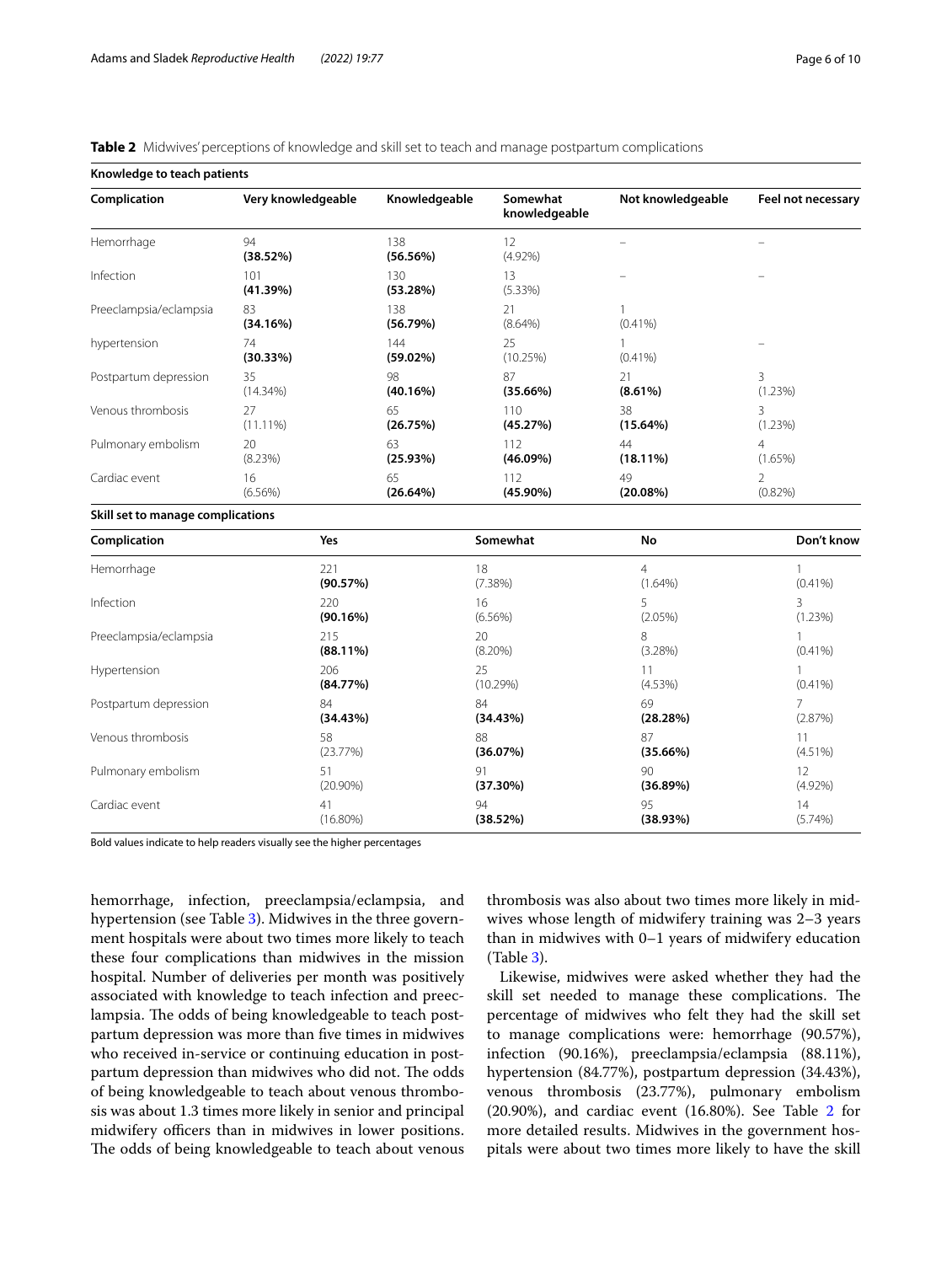# <span id="page-6-0"></span>**Table 3** Results of multivariate analysis of variables that were significant in bivariate analysis

| Independent<br>variable                               | Midwives' perceived knowledge to teach patients about complications<br>p-value (odds ratio) |            |                                                       |              |                          |                             |                       |                      |  |  |
|-------------------------------------------------------|---------------------------------------------------------------------------------------------|------------|-------------------------------------------------------|--------------|--------------------------|-----------------------------|-----------------------|----------------------|--|--|
|                                                       | Hemorrhage                                                                                  | Infection  | Preeclampsia<br>/ eclampsia                           | Hypertension | Postpartum<br>depression | <b>Venous</b><br>thrombosis | Pulmonary<br>embolism | <b>Cardiac event</b> |  |  |
| Hospital                                              | 0.02(2.19)                                                                                  | 0.04(1.85) | 0.00(2.19)                                            | 0.01(2.02)   |                          |                             |                       | 0.92(0.98)           |  |  |
| # of deliveries per<br>month                          | 0.06(1.06)                                                                                  | 0.04(1.06) | 0.04(1.04)                                            |              |                          |                             |                       |                      |  |  |
| Position / rank                                       |                                                                                             |            |                                                       |              |                          | 0.04<br>(1.28)              |                       | 0.25(1.16)           |  |  |
| Qualification /<br>education                          |                                                                                             |            |                                                       |              |                          |                             | 0.81(1.07)            | 0.76(1.09)           |  |  |
| Length of mid-<br>wifery training                     |                                                                                             |            |                                                       |              | 0.37(1.23)               | 0.01(1.91)                  | 0.08(1.83)            | 0.98(1.96)           |  |  |
| Age                                                   |                                                                                             |            |                                                       | 0.05(1.09)   |                          |                             |                       |                      |  |  |
| Last training<br>postpartum hem-<br>orrhage           |                                                                                             |            |                                                       | 0.52(1.55)   |                          |                             |                       |                      |  |  |
| Last training<br>postpartum assess-<br>ment of mother |                                                                                             |            |                                                       | 0.66(1.39)   |                          |                             |                       |                      |  |  |
| Last training post-<br>partum depression              |                                                                                             |            |                                                       |              | 0.01(5.21)               |                             |                       |                      |  |  |
|                                                       |                                                                                             |            | Midwives' perceived skill set to manage complications |              |                          |                             |                       |                      |  |  |

**Midwives' perceived skill set to manage complications p-value (odds ratio)**

| Independent<br>variable                                              | Hemorrhage | Infection  | Preeclampsia<br>/ eclampsia | Hypertension | Postpartum<br>depression | Venous<br>thrombosis | Pulmonary<br>embolism | <b>Cardiac event</b> |
|----------------------------------------------------------------------|------------|------------|-----------------------------|--------------|--------------------------|----------------------|-----------------------|----------------------|
| Hospital                                                             | 0.01(1.93) | 0.02(1.78) | 0.01(1.93)                  | 0.00(1.91)   |                          |                      |                       |                      |
| # of deliveries per<br>month                                         | 0.01(1.06) | 0.01(1.06) | 0.01(1.06)                  |              |                          |                      |                       |                      |
| Qualification /<br>education                                         |            |            |                             |              | 0.02(2.01)               | 0.09(1.47)           | 0.57(1.21)            | 0.16(1.44)           |
| Length of mid-<br>wifery training                                    |            |            |                             |              | 0.69(0.87)               |                      | 0.15(1.80)            |                      |
| Years of experience                                                  |            |            | 0.95<br>(1.01)              | 0.66(1.05)   |                          |                      |                       |                      |
| Age                                                                  |            | 0.09(1.09) | 0.26(1.07)                  | 0.29(1.06)   |                          |                      |                       |                      |
| Last training in<br>postpartum care                                  | 0.11(2.67) |            |                             | 0.08(2.56)   |                          |                      |                       |                      |
| Last training infec-<br>tion prevention                              | 0.50(0.55) | 0.36(1.83) | 0.22(2.15)                  | 0.88(0.90)   |                          |                      |                       |                      |
| Last training<br>postpartum hem-<br>orrhage                          | 0.65(1.56) | 0.45(1.73) | 0.61(0.70)                  | 0.95(0.95)   |                          |                      |                       |                      |
| Last training<br>postpartum assess-<br>ment of mother                |            |            |                             | 0.58(0.67)   |                          |                      |                       |                      |
| Last training post-<br>partum warning<br>signs of complica-<br>tions | 0.61(1.70) |            | 0.22(2.72)                  |              |                          |                      |                       |                      |
| Last training post-<br>partum depression                             |            |            |                             |              |                          | 0.04(2.70)           | 0.02(3.03)            | 0.01(3.69)           |

Signifcant p-values in italics font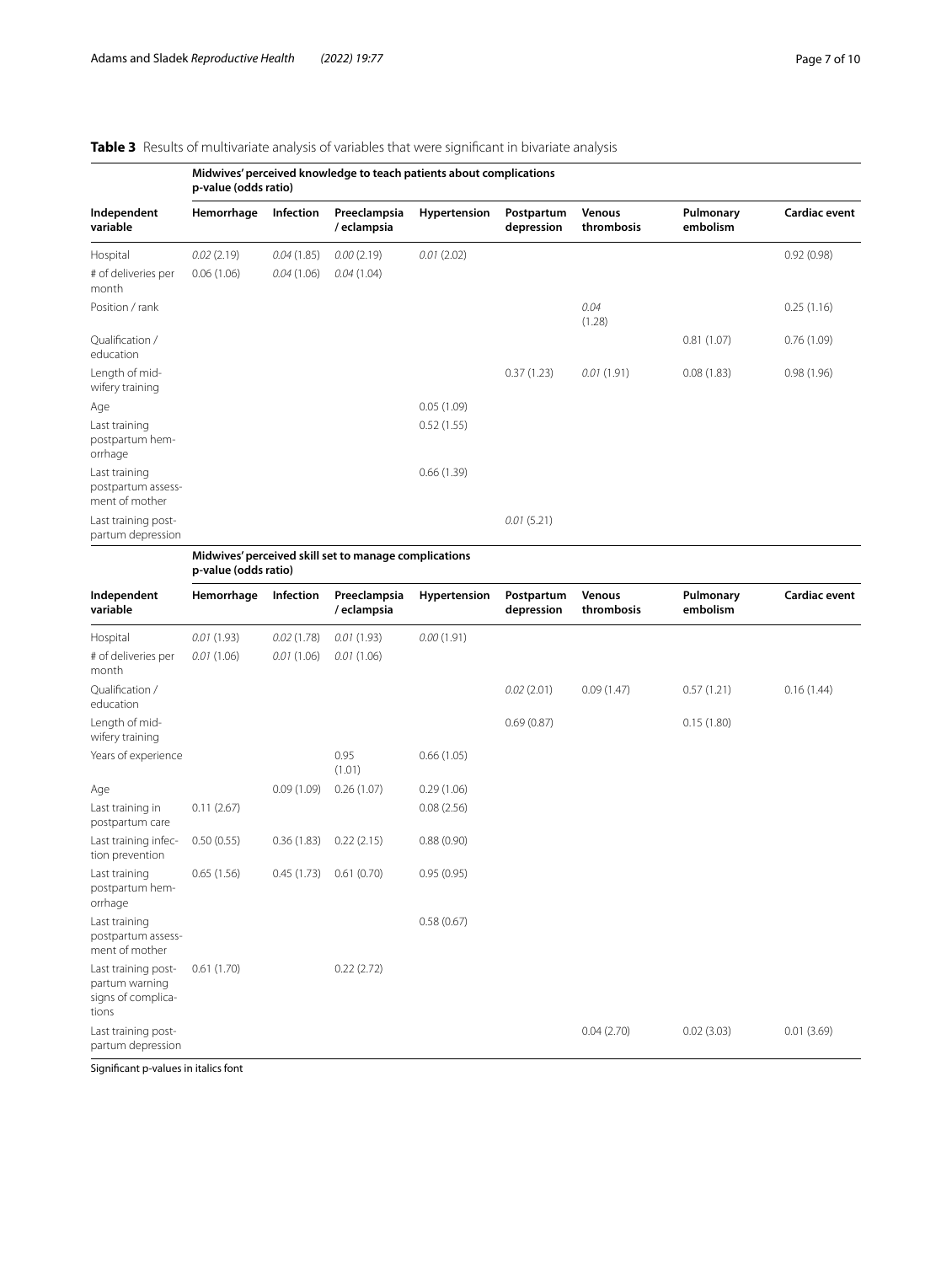set to manage hemorrhage, infection, preeclampsia, and hypertension than midwives in the mission hospital (Table [3](#page-6-0)). Midwives who had a diploma or bachelors in midwifery were two times more likely to have the skill to manage postpartum depression than midwives with a certifcate in midwifery. Number of deliveries per month was positively associated with skill to manage hemorrhage, infection, and preeclampsia. Midwives who received in-service training on postpartum depression were three times more likely to say they had the skill to manage venous thrombosis, pulmonary embolism, and cardiac event (Table [3\)](#page-6-0).

#### **Discussion**

Results from this study reveal two signifcant fndings. First, midwives can improve both the content and the delivery of educating patients on warning signs of obstetric complications. And second, there appears to be a relationship between midwives' own knowledge of specifc obstetric complications—for example their knowledge of how to recognize and manage hemorrhage or infection—and their likelihood of educating patients on that specific complication. This not only makes sense but provides valuable insight into how to target interventions to improve postpartum education practices. This fnding suggests that improving midwives' knowledge of and skills to manage obstetric complications would likely increase postpartum patient education practices.

Another important fnding from our study is the disconnect between midwives' understanding of their responsibility to provide postpartum education and midwives' patient education practices. The overwhelming majority of midwives (93.45%) either agreed or strongly agreed that it was their responsibility to teach all patients, regardless of risk factors, about warning signs of complications. Yet, the most common complication, hemorrhage, received only a 55.74% "always discussed" response rate. Of the seven remaining obstetric complications studied, only infection achieved a better than half "always discussed" response rate from the midwives. Follow-up focus group discussions or qualitative interviews are needed to understand why midwives may not always teach about the most common complications accountable for maternal deaths in the setting. Furthermore, midwives were less likely to educate patients about less common but life-threatening complications such as depression, venous thrombosis, pulmonary embolism, or cardiac events. While not the most common complications in the setting, postpartum depression, pulmonary embolism, and cardiac issues can cause signifcant morbidity and can be fatal if not recognized and managed in a timely fashion. We argue that while emphasis should be placed on the most common complications, less common but deadly complications such as pulmonary embolism and cardiac issues should also be discussed. When women are adequately educated about complications and can recognize obstetric warning signs, they are better equipped to make the decision to seek timely treatment for these potentially life-threatening complications [[21](#page-9-14), [22\]](#page-9-15).

Our study of midwives' knowledge of obstetric complications mirrored research fndings that examine women's knowledge of obstetric complications in lowto-middle-income countries (LMIC) with high maternal mortality ratios: women are most knowledgeable about hemorrhage, infection, and symptoms of uncontrolled hypertension but lack knowledge about other obstetric complications  $[23, 24]$  $[23, 24]$  $[23, 24]$  $[23, 24]$ . This finding reinforces the need for midwives to increase their knowledge and their teaching of all obstetric complications to empower women to make timely, informed decisions on when to seek medical care. In another study on midwives' knowledge of postbirth warning signs, results indicated that most midwives could identify warning signs of hemorrhage, high blood pressure and infection, but not warning signs of postpartum depression, pulmonary embolism, and cardiac events [\[17](#page-9-11)]. While it is noteworthy midwives and researchers alike are correctly prioritizing education and information regarding obstetric warning signs that mirror the leading causes of maternal death—hemorrhage, hypertension and its complications, and infection there remains the opportunity to improve education and research regarding all obstetric warning signs.

Our study also found midwives can improve their delivery of postpartum education. Most education on obstetric complications lasted 6–15 min (61.89%); 83.13% of education was conducted on an individual basis, and 66.39% of education was verbal only, with no reference materials given to patients. Quality postpartum education can be difficult to provide because of the large amount of information that needs to be shared [[19](#page-9-18), [20\]](#page-9-13) and the short amount of time a woman is hospitalized after birth. We speculate that the constraints of abundance of material to cover in a short amount of time for quality postpartum education prove true for midwives in Ghana. For these reasons, reference materials or educational handouts can help bridge the gap between the constraints of large content and limited time [[25](#page-9-19)]. Patient handouts or reference materials that are context appropriate and at literacy levels of patients are recommended. In addition, we recommend a standardized patient education checklist and content materials that midwives can use to provide quality postpartum education to every patient. Given that midwives felt less knowledgeable to teach and less capable to manage postpartum depression, venous thrombosis,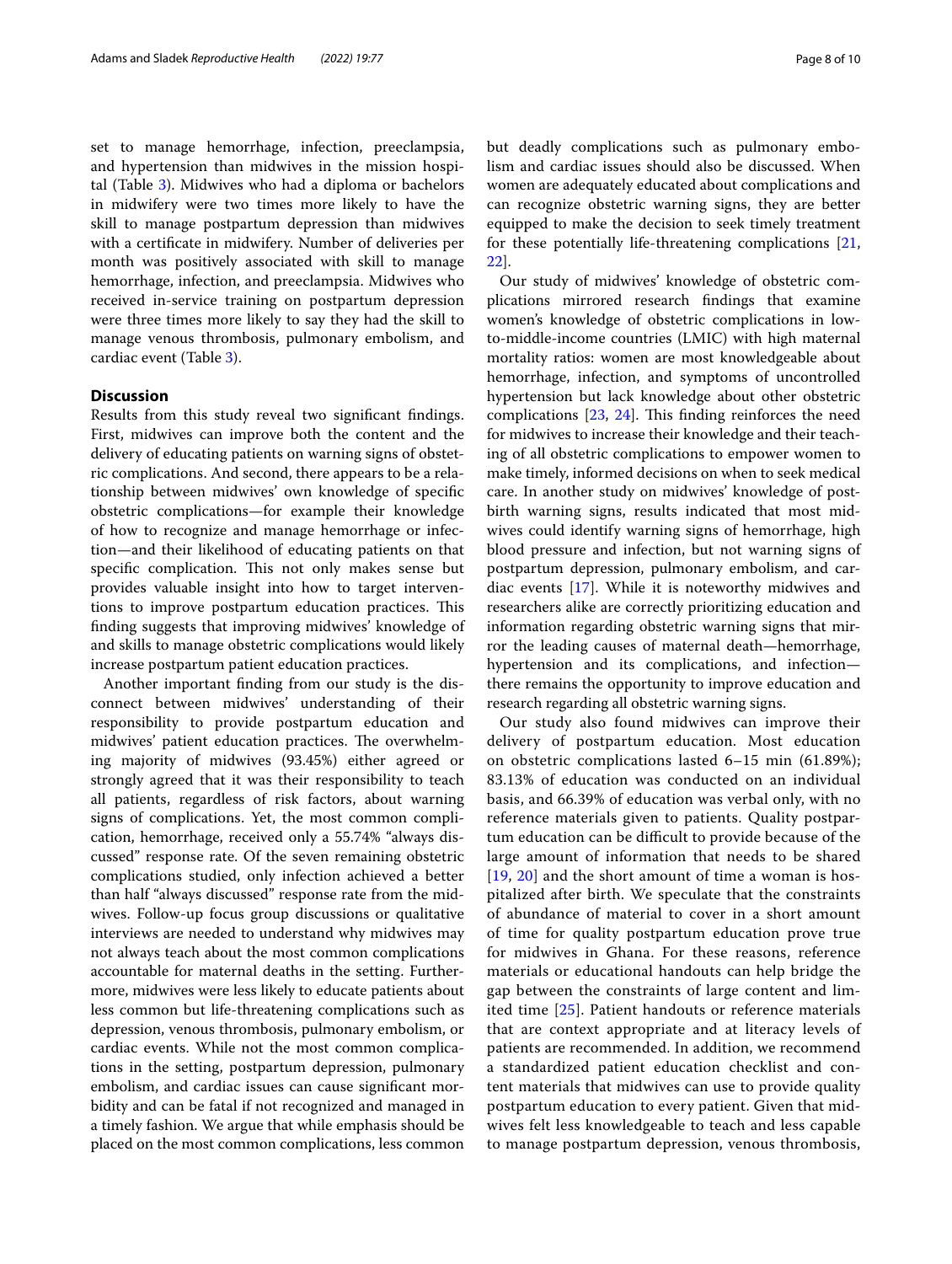#### **Limitations**

Our study adds to the limited literature on postpartum education of obstetric complications, and the importance of this research cannot be overstated. Most maternal deaths occur in the postpartum period from causes that are well known and preventable when recognized and treated early; yet, very little research focuses on patient education practices during this time frame. While our study had a good sample size with very few missing data, it is not without limitations. First, midwives were recruited through convenience sampling by colleague midwives, thus, results may not represent the entire population. Second, due to the educational level of midwives in the study context, results may not be generalizable to contexts in which midwives have graduate degrees or are educated as advanced practice registered nurses. Further, since this was a descriptive study, we can only report associations in the analysis of potential predictors. Finally, data analysis is from self-report data, and we did not conduct analysis of hospital data to incorporate individual hospital diferences.

#### **Conclusions**

This study provides unique insights into how to improve midwives' postpartum education practices on obstetric warning signs. Interventions that are focused on increasing midwives' knowledge to identify and treat obstetric complications ofers the potential to improve midwives' education practices regarding the same. Because obstetric complications are the leading causes of maternal deaths and time is of the essence in identifying and seeking treatment for these complications, it is important that midwives consistently educate patients about obstetric warning signs. To more efectively do this, hospitals should provide initial and ongoing education and training to increase midwives' knowledge to recognize and manage all obstetric complications. In doing this, midwives can improve their knowledge and their skills of obstetric complications while also empowering patients, through postpartum education of obstetric warning signs, to better recognize when to make the timely, life-saving decision to seek medical treatment.

#### **Abbreviations**

MMR: Maternal mortality ratio; WHO: World Health Organization; SDG: Sustainable development goal; UN: United Nations; GSS: Ghana Statistical Service; GHS: Ghana Health Service.

#### **Supplementary Information**

The online version contains supplementary material available at [https://doi.](https://doi.org/10.1186/s12978-022-01376-z) [org/10.1186/s12978-022-01376-z.](https://doi.org/10.1186/s12978-022-01376-z)

<span id="page-8-4"></span>**Additional fle 1.** Postpartum patient education questions.

#### **Acknowledgements**

We express our gratitude to the midwives who served as research assistants for recruitment and data collection. We would like to thank all midwives who participated in the study, and the four hospitals that gave access to their midwives for our study.

#### **Authors' contributions**

YJA conceptualized the study, collected the data, analyzed the data, and was a major contributor in writing the manuscript. LS was a major contributor in writing the manuscript. All authors read and approved the fnal manuscript.

#### **Funding**

This study was supported by the WellStar School of Nursing at Kennesaw State University.

#### **Availability of data and materials**

The dataset analyzed for the current study is available from the corresponding author on reasonable request.

#### **Declarations**

#### **Ethics approval and consent to participate**

The study procedures were reviewed by Kennesaw State University institutional review board and declared as exempt (Study #19-248). Consent was obtained at the beginning of the survey. Since data was collected electronically, a consent statement was included as the frst page of the survey.

#### **Consent for publication**

Not applicable.

#### **Competing interests**

The authors declare that they have no competing interests.

#### **Author details**

<sup>1</sup> Keough School of Global Affairs, University of Notre Dame, 4035 Jenkins Nanovic Halls, Notre Dame, IN 46556, USA. <sup>2</sup> Eck Institute for Global Health, University of Notre Dame, Notre Dame, IN, USA.<sup>3</sup> Labor and Delivery, Piedmont Atlanta Hospital, Atlanta, GA, USA.

Received: 22 April 2021 Accepted: 7 March 2022 Published online: 28 March 2022

#### **References**

- <span id="page-8-0"></span>1. World Health Organization: Maternal mortality. [https://www.who.int/](https://www.who.int/news-room/fact-sheets/detail/maternal-mortality) [news-room/fact-sheets/detail/maternal-mortality.](https://www.who.int/news-room/fact-sheets/detail/maternal-mortality) 2019. Accessed 17 Feb 2022.
- <span id="page-8-1"></span>2. World Health Organization: Trends in maternal mortality 2000 to 2017: estimates by WHO, UNICEF, UNFPA, World Bank Group and the United Nations Population Division. 2019. [https://www.who.int/reproductivehea](https://www.who.int/reproductivehealth/publications/maternal-mortality-2000-2017/en/) [lth/publications/maternal-mortality-2000-2017/en/.](https://www.who.int/reproductivehealth/publications/maternal-mortality-2000-2017/en/) Accessed 17 Feb 2022.
- <span id="page-8-2"></span>3. United Nations: Sustainable development goal 3. [https://sustainabledeve](https://sustainabledevelopment.un.org/sdg3) [lopment.un.org/sdg3.](https://sustainabledevelopment.un.org/sdg3) 2016. Accessed 17 Feb 2022
- <span id="page-8-3"></span>4. Alkema L, Chou D, Hagan D, Zhang S, Moller AB, Gemmill A, Fat DM, Boerma T, Temmerman M, Mathers C, Say L. Global, regional, and national levels and trends in maternal mortality between 1990 and 2015, with scenario-based projections to 2030: a systematic analysis by the UN Maternal Mortality Estimation Inter-Agency Group. Lancet.